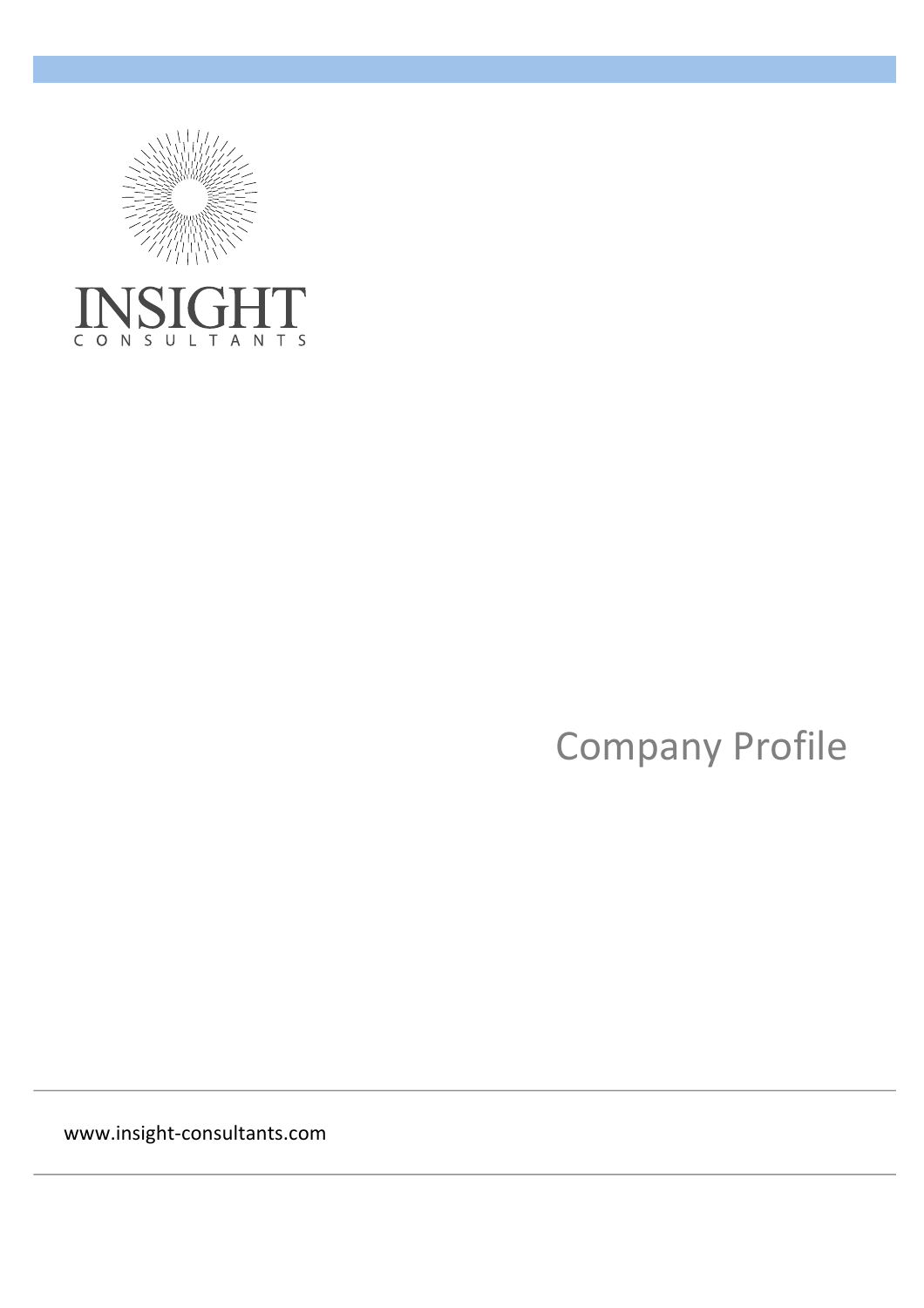## **About Insight Consultants**

We are a team of consultants that offers a range of services in the field of real estate - drawing from our combined experience in the local market, working mainly with both local and multinational organizations. We rely on our direct real estate experience and exposure to provide "best practic methods", in order to make sound recommendations for effective solutions, and verify our conclusions through solid economic, market and financial analyses. The scope of our work focuses on Property Development Management, Sales & Leasing, as well as Marketing and Customer Satisfaction. We also provide three more lines of service that fall under Advisory Services; namely Tenant/ Owner Representation and Real Estate Advisory for organizations, and Off Market Opportunities.

In order to best serve our clients, we have developed the flexibility to work on a project regardless of the stage it has reached. Ideally it would be at the strategic level, from the early stage of Concept Development – in order to avoid future issues - but we are accustomed to be called upon to support in the Leasing/ Sales Management stage of a project. We also provide, After Sales Services Consultancy - as we firmly believe in the marketing strength of "word of mouth" and the importance of a satisfied client. Regardless of the task at hand, we look forward to apply processes and disciplines that meet the specific goals and objectives at hand, while focusing on the maximum ROI.

At Insight Consultants, we aim to be the partners of choice for all stakeholders in the real estate industry, both investors and developers - who are pursuing real estate investment and development opportunities – and always work to ensure successful results by performing the necessary research, managing risk, applying our experience in order to maximize profits and ultimately add value to every project at hand...

## **Why Work with Us?**

#### **We Offer:**

- Focus Each team handles a specific project with no overlap
- **Confidentiality**
- **Saving Time**
- **Saving Effort**
- **Providing you with "best practice methods" for efficient & effective results**

We believe that our clients' success is our success; we believe in professionalism and consistently maintain high standards for service and consultants; to be always able to bring the best team of senior consultants to bear on every project we tackle. We understand our clients business needs, we comprehend their business' specific language. We dream with them their dream, and combine all